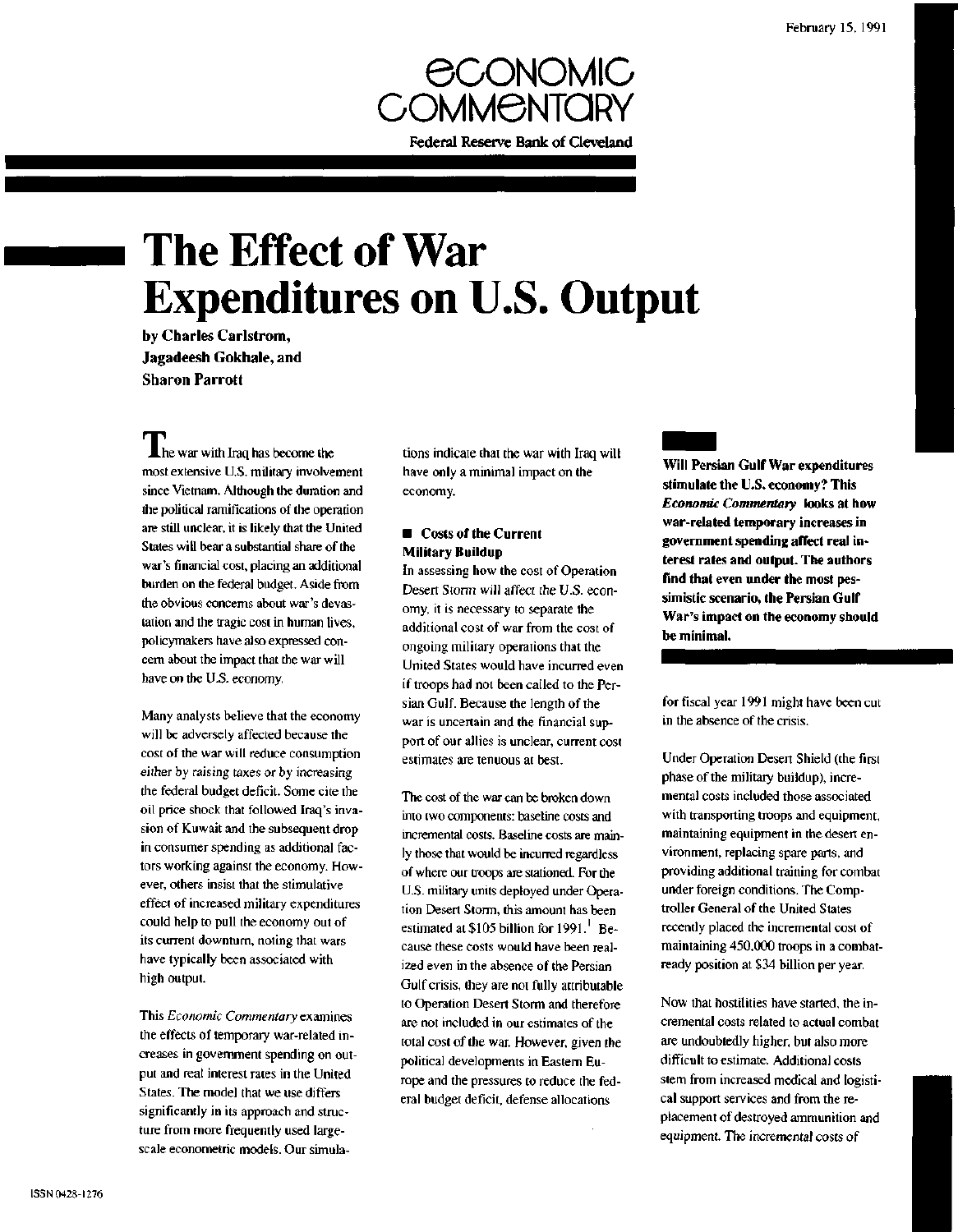active war could be six times the cost of simply maintaining combat-ready troops. This figure is consistent with daily cost estimates of between \$500 million and \$1 billion provided in Congressional testimony.<sup>2</sup> If the war is over within a year, the cost of replacing equipment can be extended well into the future. However, if the war lasts significantly longer, equipment will have to be replaced much sooner and at a higher unit cost.

Assuming that Operation Desert Storm lasts one year, we estimate a total cost of \$238 billion, which includes \$34 billion of incremental costs for troop maintenance plus six times that amount for combat-related costs. These estimates do not include the cost to the United States of maintaining a military force in the region for an indefinite period once a cease-fire occurs. Should this be necessary, we assume that maintaining a military presence for 10 years will cost about \$12 billion per year.

For simulation purposes, we assume that half the incremental cost of the Persian Gulf War (\$119 billion) will be spent in the current year, which translates into a 9.8 percent increase in total government expenditures in the first year. $3$  The other half, which primarily represents the cost of replacing destroyed equipment, is assumed to be amortized over the subsequent 10 years at an annual rate of \$14.6 billion. This amount, combined with the additional cost of maintaining a military presence once the war ends, yields a 2.5 percent annual increase in government spending for the next 10 years. We acknowledge that these figures are likely to be overestimates of the war's actual cost, because 1) we have not taken into account foreign contributions, 2) we assume that all equipment lost will be replaced, and 3) we believe that the duration of the war will be considerably less than one year.

To compare the costs of the current conflict with those of past wars, it is useful to examine U.S. government and military expenditures since 1941 (see figure 1). One study estimates that temporary increases in government spending during the four years of the Korean War **(1951-**

## **FIGURE 1 REAL GOVERNMENT AND MILITARY EXPENDITURES, 1941-1989**



**NOTE:** Shaded areas represent war years in which government expenditures temporarily increased. **SOURCES:** *Economic Report of the President,* February 1990, and Data Resources, Inc.

### **FIGURE 2 TEMPORARY CHANGES IN MILITARY EXPENDITURES AND DEVIATIONS OF OUTPUT FROM TREND, 1941-1978**



**NOTE:** Temporary changes in military expenditures are calculated as a percentage of government expenditures. **SOURCES:** Authors' calculations and Robert J. Barro, "Output Effects of Government Purchases" (footnote 4).

1954) were 12.9, 12.7, 6.8, and 4.6 percent of total government expenditures, respectively. During the three middle years of the Vietnam War (1967-1969), the respective increases were 5.1, 6.4, and 3.5 percent. $4$  As seen in figure 1, these increases are several orders of magnitude smaller than those associated with World War II.

#### **• War and Output**

Historically, temporary increases in government expenditures (most often precipitated by wars) have been accompanied by higher output. As figure 2 shows, World War II provides the most

graphic example of this phenomenon. In this section, we explain why temporary increases in government spending should lead to higher output in the short run.

A war-induced temporary increase in government expenditures can be financed either by a simultaneous increase in taxes or by an expansion of the federal budget deficit. Both methods of financing should result in higher interest rates and output. However, the magnitude of these increases may differ.

First, suppose that the temporary increase in government spending is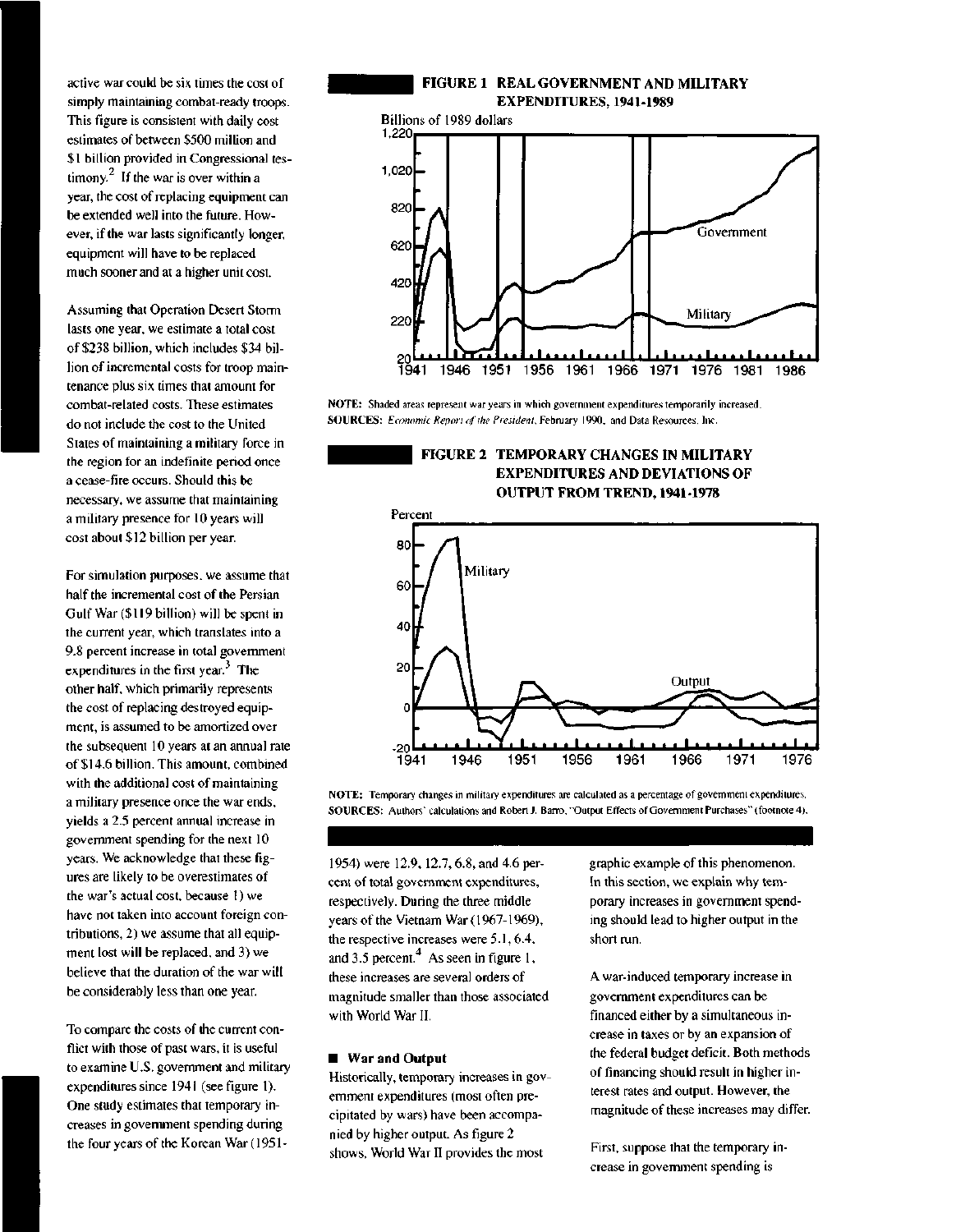### **TABLE 1 THE EFFECTS OF WAR ON REAL INTEREST RATES AND OUTPUT**

| War                 | Change in:                    |          |                                                   |          |
|---------------------|-------------------------------|----------|---------------------------------------------------|----------|
|                     | Output<br>(percentage points) |          | Real interest rate <sup>"</sup><br>(basis points) |          |
|                     | <b>First Year</b>             | Long Run | First Year                                        | Long Run |
| Korean (1951-1954)  | 0.29                          | $-0.67$  |                                                   | Н        |
| Vietnam (1967-1969) | 0.13                          | $-0.29$  |                                                   |          |
| Persian Gulf        | 0.10                          | $-0.17$  |                                                   |          |

a. The real interest rate equals the model's predicted, marginal product of capital and should not be viewed as a riskless rate. Its baseline value for the no-war scenario is 7.1 percent.

SOURCE: Simulations based on Auerbach and Kotlikofrs overlapping generations model (footnote 8).

financed by a concurrent increase in taxes.<sup>5</sup> Higher taxes during war years (as compared to non-war years) lower current after-tax income. Because individuals desire to smooth consumption over time, they opt to increase borrowing in order to finance current consumption. As borrowing increases relative to saving, the real interest rate rises, causing individuals to increasingly smooth consumption by working longer hours. It is this increase in hours worked that causes output to rise. One study shows that a temporary increase in government expenditures equal to 1 percent of GNP yields a 0.6 percent temporary increase in output. $<sup>6</sup>$  As these numbers suggest,</sup> when government expenditures rise, private consumption and investment fall.

So far our analysis has assumed that wars are financed by higher taxes. However, war efforts are typically financed by higher government deficits. Whether the use of deficit rather than tax finance will have different effects on interest rates and output depends on the response of private saving to higher government deficits.

Individuals tend to compensate for the higher future taxes that will be needed to pay for war-induced deficits by increasing their saving rate. However, the extent of this increase is unclear. One theory, known as the Ricardian Equivalence Theorem (RET), holds that the increase in personal saving will equal the increase in government borrowing. If this is true, the effect of a temporary increase in government spending on output and real interest rates will be identical under either arrangement. If RET does not hold, however, the increase in saving will fall short of the increase in government borrowing. Consequently, the effect of a temporary upturn in government expenditures on interest rates and output would be somewhat larger under deficit financing than under tax financing.

Interest rates are also affected by international investment. The cost of the Gulf War expected to be borne by many U.S. trading partners is small relative to the size of their economies. Therefore, these countries will not experience the same upward pressure on interest rates faced by the United States. Higher U.S. interest rates relative to those abroad will attract international investment, which will relieve the upward pressure on interest rates and mitigate increases in output.

#### **• Estimates of Output and Interest-Rate Effects**

Many models have been developed to study the output effects induced by increases in government expenditures. These models may generate varying results because of the different assumptions that they embody. For example, large-scale macroeconomic models, which are frequently used for policy analysis purposes, generally yield larger output effects than models that assume flexible prices. The larger results generated by such models stem from assumptions about "sticky" prices. $\frac{7}{1}$  Because the United States has been involved in only a few wars over the last 40 years, it is difficult to test which type of model yields the most reliable predictions.

We have chosen to generate the output and interest-rate effects of deficitfinanced war expenditures through a dynamic, flexible-price model developed by Auerbach and Kotlikoff, because a previous study based on a flexible-price model was able to successfully mimic the output effects of World War II. $<sup>8</sup>$  In our simulations, the</sup> war-related debt is serviced by higher taxes on current and future generations. Individuals increase their saving in response to higher government deficits in order to compensate for their own higher future tax burdens. They do not, however, increase their saving to compensate for the higher taxes faced by their offspring. As a result of this financing arrangement, higher taxes for the indefinite future decrease labor supply and saving, the latter of which eventually leads to a reduced capital stock. Decreases in labor supply and capital stock both reduce future output.

We use this model to highlight the qualitative importance of consumption and savings decisions, labor supply, and fiscal constraints. We do not expect our simulations to capture the precise historical values of interest rates and output, because the model does not account for many realworld factors (the mitigating effects of international capital flows, for example).

To gain perspective on how the Persian Gulf War will affect interest rates and output, we analyze the economic impact of the Korean and Vietnam Wars as well. Table 1 gives the simulated values of output and real interest rates for all three wars.<sup>9</sup> Note that the model predicts a negligible change in the interest rate during the first year of both the Korean and Vietnam Wars. For the current war, the predicted first-year rise in the real rate of interest is also negligible, so it is not surprising that our model predicts an increase in output of only 0.10 percent. Due to higher future taxes, output begins to decline within five years, eventually reaching a long-run value that is roughly 0.20 percent lower than it would have been in the no-war scenario. Because future taxes are higher, interest rates